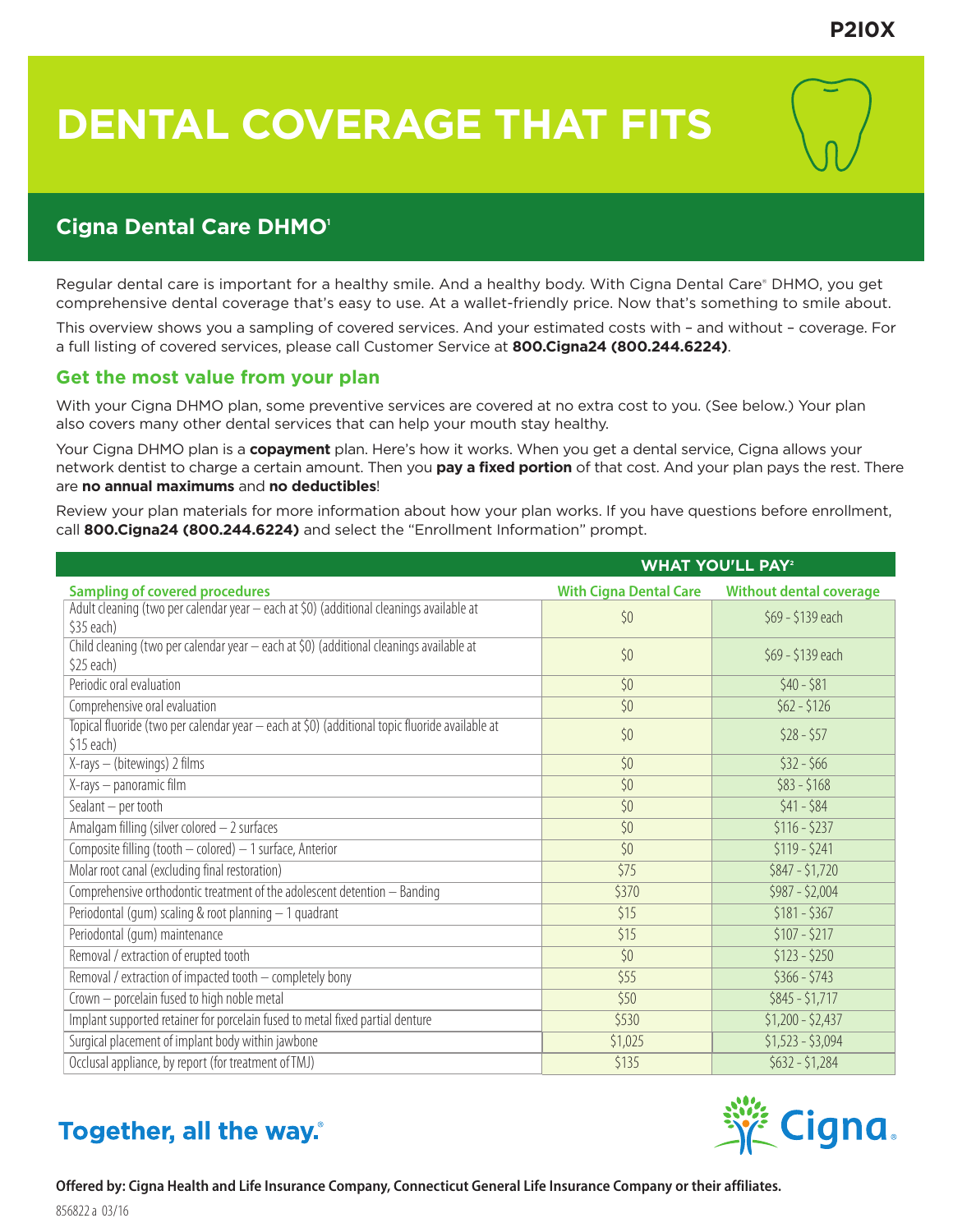## **Smile. You're covered.**

You can save money on a wide range of services, including:

- **› Preventive care** cleanings, fluoride, sealants, bitewing X-rays, full mouth X-rays and more
- **› Basic care** tooth-colored fillings (called resin or composite) and silver-colored fillings (called amalgam)
- **› Major services**  crowns, bridges, dentures (including those placed over implants), root canals, oral surgery, extractions, treatment for periodontal (gum) disease and more
- **› Orthodontic care**  braces for children and adults
- **› General anesthesia** when medically necessary
- **› Temporomandibular joint (TMJ)**  diagnosis and treatment, including cone beam x-ray and appliance
- **› Athletic mouth guard** including creation and adjustments
- **› Dental implant surgery** or services assocated with placement, repair, removal or restoration of a dental implant.

## **More about your DHMO coverage**

- **› No deductibles** You don't have to reach an out-of-pocket cost before your insurance starts.
- **› No dollar maximums** Your coverage isn't limited by a dollar amount. No matter the amount of your covered expenses.
- **› Easy to understand plan.** Dentist fees are clearly listed on your Patient Charge Schedule (PCS).
- **› No claim forms to file.** And no waiting periods for coverage.
- **› No age limit on sealants.** Helps prevent tooth decay.
- **› Cancer detection** Your plan covers procedures such as biopsy and light detection to help find oral cancer in its early stages.
- **› 24/7 access to dental information line.** Trained professionals can help answer your questions about dental treatment and clinical symptoms.
- **Cigna's Identity Theft Program.** Help resolving critical identity theft issues.
- **› Cigna Dental Oral health Integration Program® .** Enhanced dental coverage for enrolled Cigna dental plan participants with certain medical conditions.

\* Coverage for treatment by a pediatric dentist ends on your child's 7th birthday. Effective on your child's 7th birthday, dental services generally must be obtained from a network general dentist.

## **Limitations**

| <b>PROCEDURE</b>                         | <b>LIMIT</b>                                                                                                                                                                                                                                                                                                            |
|------------------------------------------|-------------------------------------------------------------------------------------------------------------------------------------------------------------------------------------------------------------------------------------------------------------------------------------------------------------------------|
| Oral evaluations                         | Oral evaluations are limited to a combined total of 4 of the following evaluations during a 12 consecutive month period:<br>Periodic oral evaluations (D0120), comprehensive oral evaluations (D0150), comprehensive periodontal evaluations<br>(D0180), and oral evaluations for patients under 3 years of age (D0145) |
| X-rays (routine)                         | Bitewings: 2 per calendar year                                                                                                                                                                                                                                                                                          |
| X-rays (non-routine)                     | Full mouth: 1 every 3 calendar years.<br>Panorex: 1 every 3 calendar years                                                                                                                                                                                                                                              |
| Periodontal root planning and<br>scaling | Limit 4 quadrants per consecutive 12 months                                                                                                                                                                                                                                                                             |
| Periodontal maintenance                  | Limited to 4 per year and (only covered after active periodontal therapy)                                                                                                                                                                                                                                               |
| Crowns and inlays                        | Replacement 1 every 5 years                                                                                                                                                                                                                                                                                             |
| <b>Bridges</b>                           | Replacement 1 every 5 years                                                                                                                                                                                                                                                                                             |
| Dentures and partials                    | Replacement 1 every 5 years                                                                                                                                                                                                                                                                                             |
| Orthodontic treatment                    | Maximum benefit of 24 months of interceptive and/or comprehensive treatment. Atypical cases or cases beyond 24<br>months require an additional payment by the patient                                                                                                                                                   |
| Relines, rebases                         | One every 36 months                                                                                                                                                                                                                                                                                                     |
| Denture adjustments                      | Four within the first 6 months after installation                                                                                                                                                                                                                                                                       |

## **How the plan works**

- **›** You must choose a network general dentist to manage your overall care. You won't be covered if you go to a dentist who's not in our network.
- **›** Each family member can choose their own dentist
- **›** Referrals are required for specialty care services. Exceptions are pediatric dentists for children under 7, orthodontics and endodontics.\*

#### **Finding a network dentist is easy.**

Visit **Cigna.com** to find a network general dentist.

Call **800.Cigna24 (800.244.6224)** to speak with a customer service

representative. You can ask for a customized dental directory to be sent to you via email.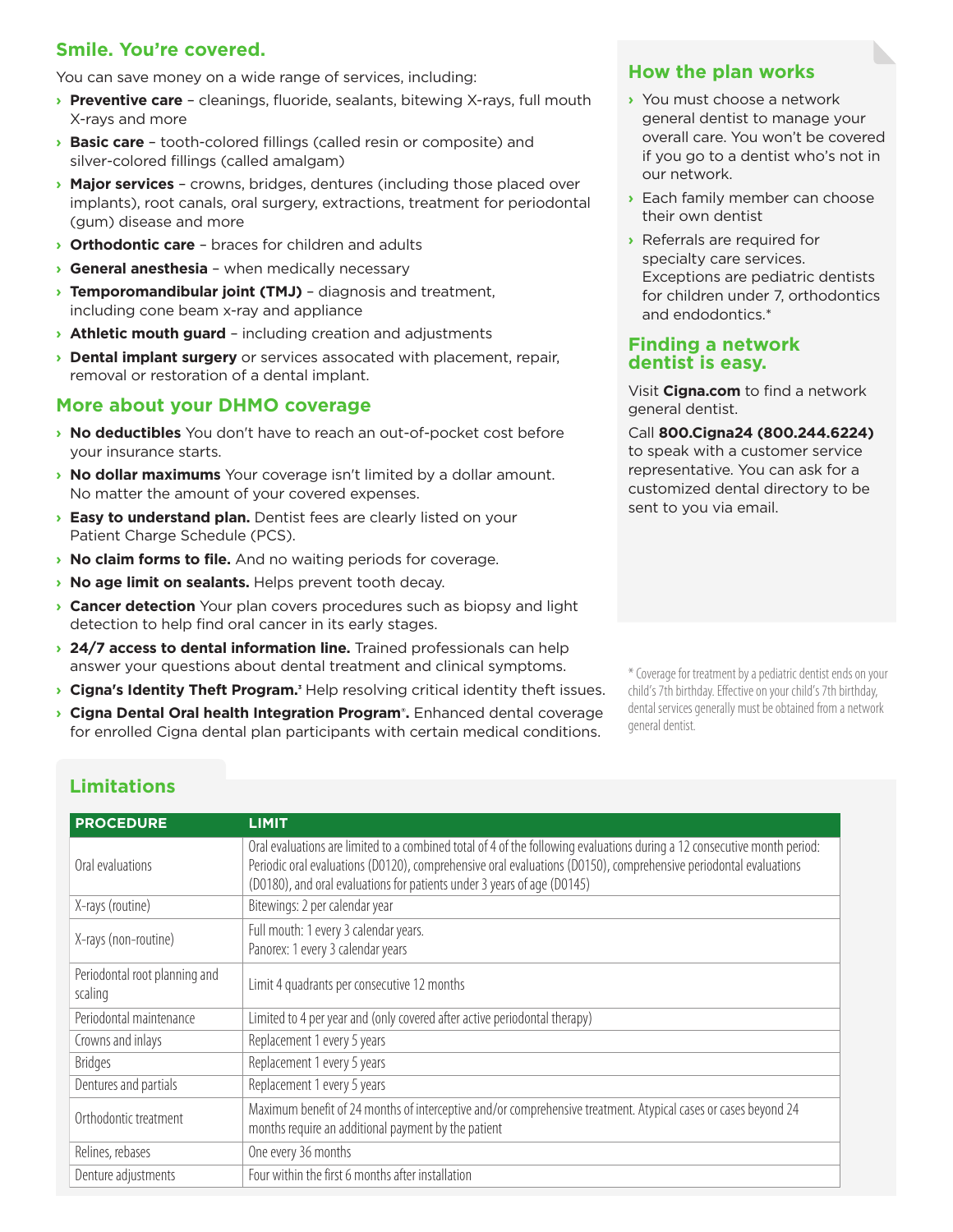## **Limitations**

| <b>PROCEDURE</b>                           | <b>LIMIT</b>                                                                                                                                                                                                                                                                                                                                    |
|--------------------------------------------|-------------------------------------------------------------------------------------------------------------------------------------------------------------------------------------------------------------------------------------------------------------------------------------------------------------------------------------------------|
| Prosthesis over implant                    | Replacement 1 every 5 years if unserviceable and cannot be repaired                                                                                                                                                                                                                                                                             |
| Surgical placement of implant              | Surgical Placement of Implants (D6010, D6012, D6040, and D6050) have a limit of 1 implant per calendar year with a<br>replacement of 1 per 10 years                                                                                                                                                                                             |
| Temporomandibular Joint<br>(TMJ) treatment | One occlusal orthotic device per 24 months                                                                                                                                                                                                                                                                                                      |
| Athletic mouth quard                       | One athletic mouth quard per 12 months                                                                                                                                                                                                                                                                                                          |
| General anesthesia/IV sedation             | General anesthesia is covered when performed by an oral surgeon when medically necessary for covered procedures<br>listed on the PCS. IV sedation is covered when performed by a periodontist or oral surgeon when medically necessary for<br>covered procedures listed on the PCS. Plan limitation for this benefit is 1 hour per appointment. |

Specialty treatment plans require payment authorization for services to be covered. Before treatment starts, you should verify with your network specialty dentist that your treatment plan has been authorized for payment by Cigna.

#### **Listed below are the services or expenses which are NOT covered under your Dental plan. You will be responsible for these services at the dentist's usual fees. There's no coverage for:**

- **›** Services for or in connection with an injury arising out of, or in the course of, any employment for wage or profit.
- **›** Charges which would not have been made in any facility, other than a hospital or a correctional institution owned or operated by the United States government or by a state or municipal government if the person had no insurance
- **›** Services received to the extent that payment is unlawful where the person resides when the expenses are incurred or the services are received
- **›** Services for the charges which the person is not legally required to pay
- **›** Charges which would not have been made if the person had no insurance
- **›** Services received due to injuries which are intentionally self-inflicted
- **›** Services not listed on the PCS
- **›** Services provided by a non-network dentist without Cigna Dental's prior approval (except emergencies, as described in your plan documents)<sup>4</sup>
- **›** Services related to an injury or illness paid under workers' compensation, occupational disease or similar laws
- **›** Services provided or paid by or through a federal or state governmental agency or authority, political subdivision or a public program, other than Medicaid
- **›** Services required while serving in the armed forces of any country or international authority or relating to a declared or undeclared war or acts of war
- **›** Services performed primarily for cosmetic reasons unless specifically listed on your PCS
- **›** General anesthesia, sedation and nitrous oxide, unless specifically listed on your PCS
- **›** General anesthesia or IV sedation when used for the purpose of anxiety control or patient management
- **›** Prescription medications
- **›** Procedures, appliances or restorations if the main purpose is to: a. change vertical dimension (degree of separation of the jaw when teeth are in contact); b. restore teeth which have been damaged by attrition, abrasion, erosion and/or abfraction
- **›** Replacement of fixed and/or removable appliances (including fixed and removable orthodontic appliances) that have been lost, stolen, or damaged due to patient abuse, misuse or neglect
- **›** Surgical implant of any type unless specifically listed on your PCS
- **›** Services considered unnecessary or experimental in nature or do not meet commonly accepted dental standards
- **›** Procedures or appliances for minor tooth guidance or to control harmful habits
- **›** Services and supplies received from a hospital
- **›** The completion of crowns, bridges, dentures, or root canal treatment already in progress on the effective date of your Cigna Dental coverage<sup>5</sup>
- **›** The completion of implant supported prosthesis (including crowns, bridges and dentures) already in progress on the effective date of your Cigna Dental coverage, unless specifically listed on your PCS<sup>5</sup>
- **›** Consultations and/or evaluations associated with services that are not covered